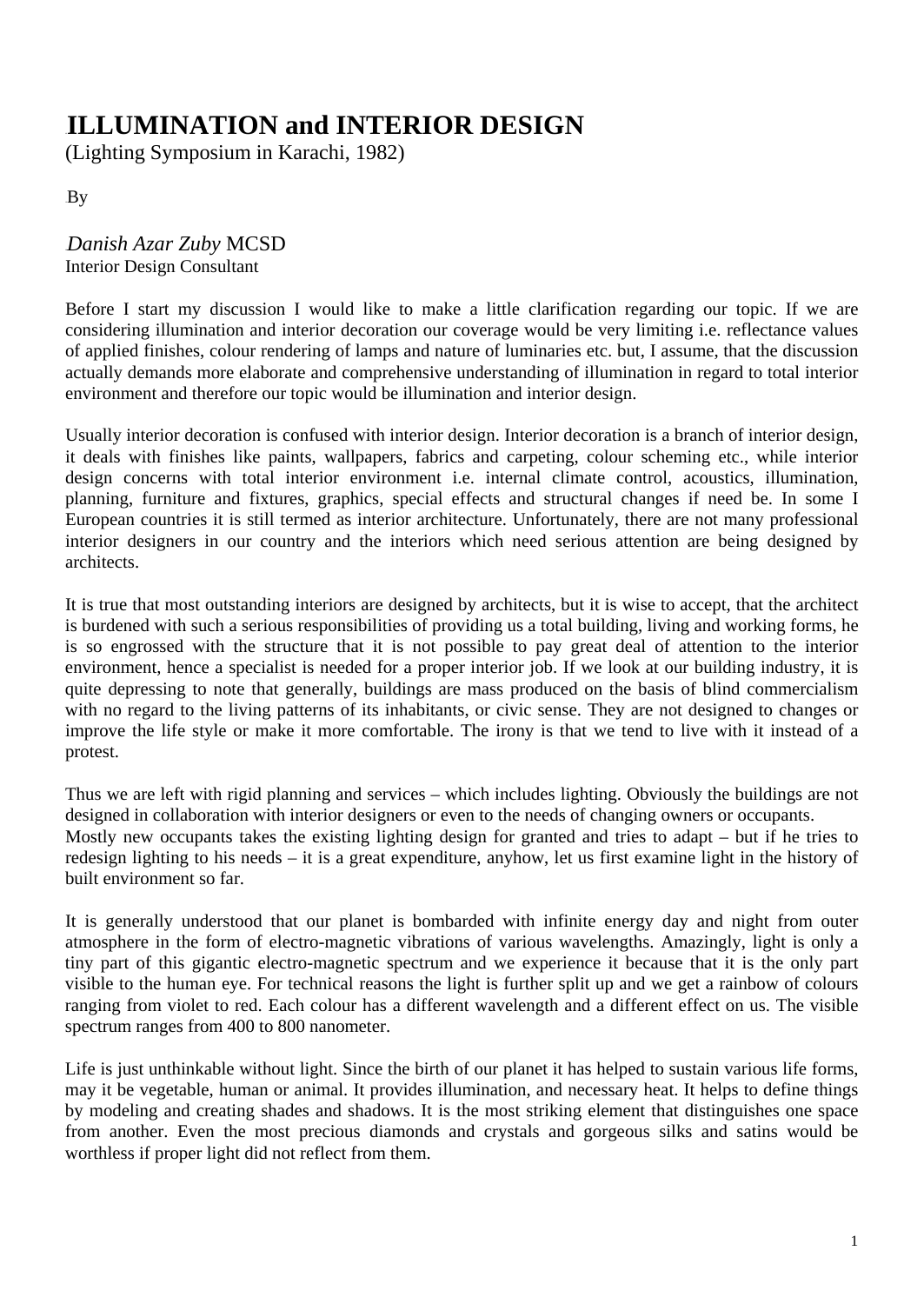The Egyptians, Greeks and the Romans used light most creatively and produced one of the finest buildings in the world. The monumentality, the sculptures and the rich ornament has a perpetual quality. Light has played a major role in the creation of such masterpeices, mainly because of its modeling quality. 'Light architecture' a pre-gothic architecture utilized light in a very dramatic way for interiors. Small windows with deep jambs or niches diffused and filtered light into the interior most interestingly. Gothic churches employed light even more dramatically i.e. through the stain glass, the modeling quality of light was most used right till the renaissance and post-renaissance times as the exteriors were most sculptural and ornamental.

In the colder climates thinner walls were used and larger window openings in order to welcome light and heat. The industrial revolution changed the life styles tremendously and the architecture. Mass migration activated mass production, towns, became congested and buildings rose vertically. Elevations became simpler and direct. Construction methods changed, iron and glass was extensively used. Glass curtain wall was introduced. Wherever light was required, baffles or louvered elements were designed for the exterior and blinds and other masking, elements for interiors. The first electric light was lit in 1801 by Davy in England but it was not until 1879 that practical incandescent lamp was made by Thomas Edison. Soon thereafter various scientists started working on incandescent lamp in order to perfect it and make it for general use. It was only after the turn of the century that the incandescent lamps mainly with tungsten filament were commonly used. High levels of lighting were required in large box like spaces which resulted in considerable heat emission form the lamps adding to the summer heat. This made it necessary to provide for ventilation and cooling systems. Hence central climate control for interiors was sought for, which resulted in special constructions for ceiling and greater height in order to accommodate ducts and ventilated light fittings. This increased the cost of the buildings. It is also known that the illumination levels were low originally and quite inadequate for working conditions, a great deal of natural light was used through the windows, and electric light was only used to supplement the sunlight.

It was not until after the second world war that the fluorescent lamps were marketed which were 4 to 5 times more efficient and consumed considerably less electrical energy. This triggered a series of research agencies and scientists to look for alternatives in lighting, and to work for an "agreeable luminous environment" specially the C. I. E. Today we have with us research data which can enable us to calculate the required illumination level for any particular task or space – suggestions for correct lamps and luminaries for any specified levels and desired colour rendering.

It is worthwhile to mention here briefly how we react to and understand light. A source of light emits light radiations in all directions (unless it is directed), may it be sun, moon or a man made lamp. Light falls on an object and part of this light is reflected towards the eye of the observer. The eye focuses with its flexible lens and lets in the light to form an image of the object on the rear part of the eye called the retina. The retina is a screen wall composed of the famous 'rods' and 'cones' receptors. These two have the property of distinguishing form of the object by tonal differences and colours. Once there is a clear light image on the retina it is converted into electrical pulses and by help of ganglion cells via the optic nerve it is transferred to the brain. Here the information is stored and necessary signal is sent out for desired action. For example if you are looking directly at a light source the brain will register it and ask you to look away. The colour, intensity and direction of light are most crucial to form a correct image. A red coloured object would look like brown in a sodium discharge lamp. The object is characterized by its shape, texture and colour and when the light falls on it, it is absorbed, reflected or filtered, producing changes in the elements and hence defining the image clearly.

Now that we have discussed something about light behavior let us examine briefly how we can tame it to satisfy our requirements. I don't intend to go into the details of defining the "lumen method" or calculation of reflectance or wattage conversion into lumens.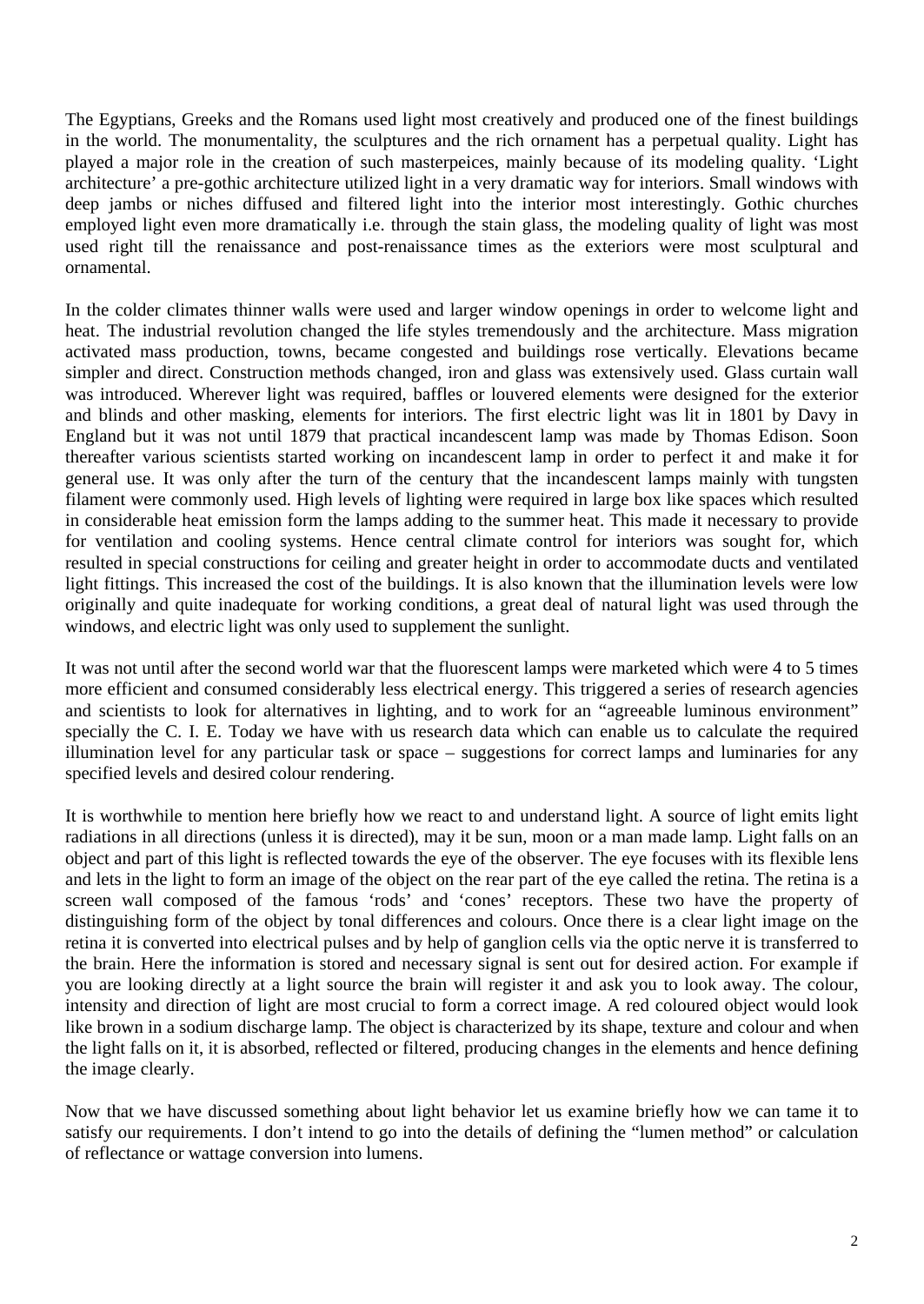However, there are four basic points of agreeable internal illumination, which are:

- 1. Sufficient light for a task
- 2. Good colour rendering
- 3. Correct direction of light
- 4. Absence of glare

These rules do not really mean a complete visual comfort because of various factors, for example – as a person's age increase, required levels of illumination increases. One could read, most comfortably, outside under a trees shade, where it could' be 10000 lux or more, but it's hard to believe that the same task can be performed inside most comfortably well under 300 lux.

Anyhow in a visual task the object should be crystal clear which is possible having the right luminance by choosing correct lamps, luminaries, with right colour rendering. Attention should be paid to shadows and reflections, the immediate and the total background. For mental work the background should not contain distracting patterns, bold colours, high contrasts or high brightness. Where the work needs very narrow visual field the object can be highly focused by making the background unimportant. For repetitive work, uniform brightness and attractive colours can be used. Large areas require even lighting but it tends to get monotonous, hence bold colour patches and high-lights can be used to create interest. It is always a good idea to save energy by incorporating daylight into the lighting scheme but without any discomfort such as glare etc.

Little things like using cool lights in a warm room can make subtle differences. Cool light, warm light refers to colour of the light emitted from a lamp in our colour spectrum where we have violet, blue, green, yellow, orange and red as pre-dominant colours. They graduate from cool to warm in the same order. The spectral composition of the light emitted from fluorescent tube shows that it is rich in blue side which has a rather cool effect. Incandescent bulbs show that they are rich in yellow and red colours.

Skin complexion looks paler in fluorescent and fresh with incandescent light. Green plants placed in an interior lose their freshness under fluorescent lamp, while look lively under incandescent. When high intensity light falls on a strong colour it always leaves after-image into the eye, even if you have to look at it for a short while. A yellow colour would leave purple spots in the eye which is opposite to yellow colour in the colour wheel. That is the reason why in many operation theatres a light green colour scheme is used, because looking at blood i.e. deep red, creates green spots in the eyes which could be confusing for a surgeon.

Directional lighting is generally an addition to general light sometimes used to emphasise texture or for modeling, sometimes to increase visibility of a task. Directional effect of the light can sometimes be intelligently avoided in order to conceal the defects of surface.

When creating shadows and contrasts, it should be understood that a small light source would create sharp shadows whereas a large source will bring shadows with soft edges. The distance of the light source is also important for shadows. If they are widely placed their directional effect tend to cancel out. Reflectance value of an applied finish is also important as the light from diffusing element strike the ceiling, walls floor etc. and is reflected back into the interiors. The reflected light depends upon the colour, texture or nature of the applied material. Light is absorbed, scattered, filtered, reflected etc. the incident light can considerably change in intensity, colour or nature after it is received from the applied finish. Dark walls or dark colours, or textured surfaces will reflect little light, while a white surface or glossy surface has great reflectance.

Glossy surface reflects image of a light source which is called glare. I think it is one of the most critical problems in the interiors as well in the outer world. It is fatal; it can impair vision, sometimes without a forewarning people watch TV when windows or light sources are reflecting from the screen, which is quite disturbing. Glare and ceiling reflections occur usually when a light source, window or a very bright patch is